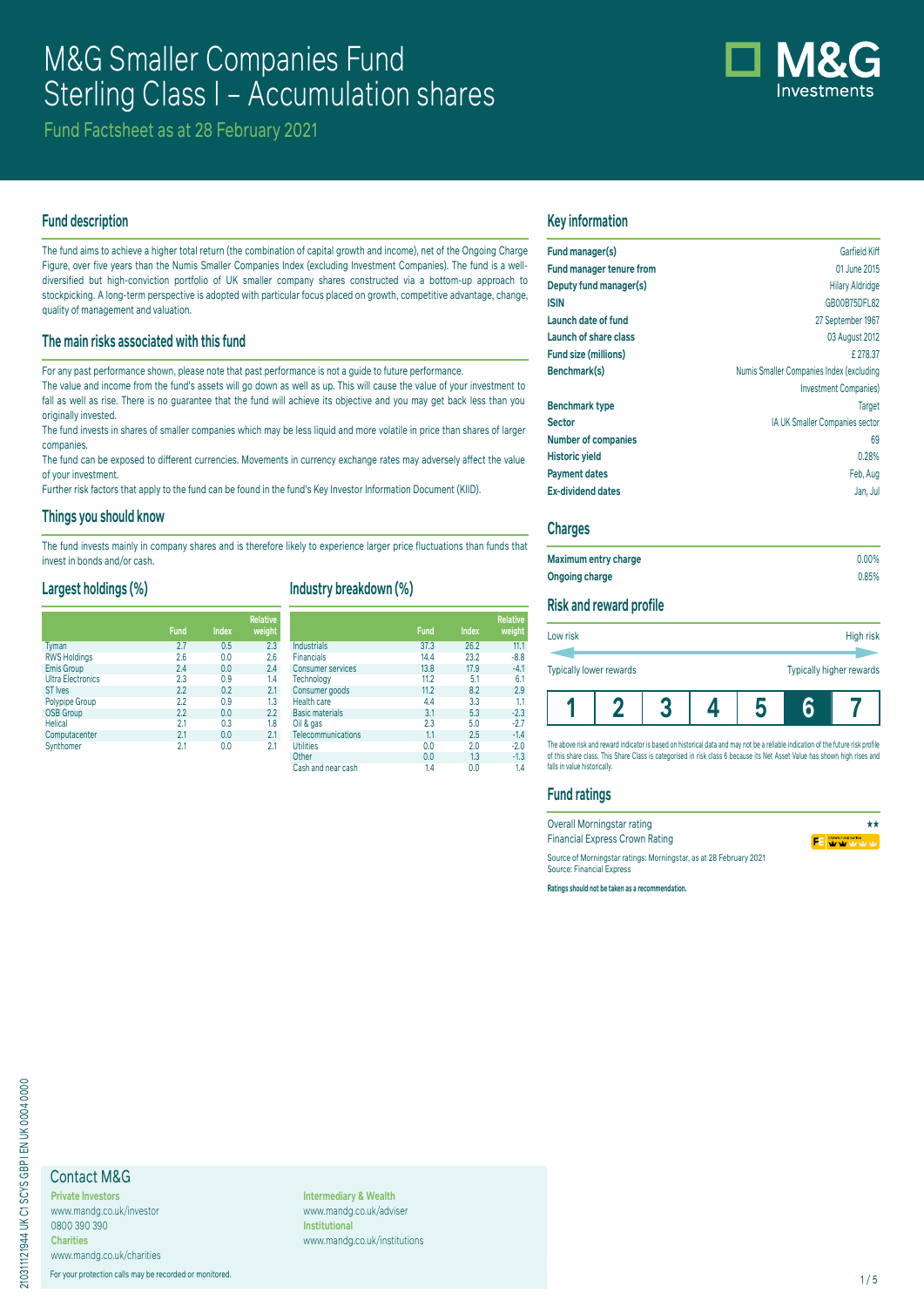# **Fund codes and charges**

|                       |              |                   |                 |                           |                |                       | <b>Minimum</b> | <b>Minimum</b> |
|-----------------------|--------------|-------------------|-----------------|---------------------------|----------------|-----------------------|----------------|----------------|
|                       |              |                   |                 | <b>Share class launch</b> | <b>Ongoing</b> |                       | <i>initial</i> | top up         |
| <b>Share class</b>    | <b>ISIN</b>  | <b>Bloomberg</b>  | <b>Currency</b> | date                      | charge         | <b>Historic yield</b> | investment     | investment     |
| <b>Sterling A Acc</b> | GB0031289431 | <b>MGSSMLALN</b>  | <b>GBP</b>      | 27/09/1967                | $1.25\%$ *     |                       | £500           | £100           |
| Sterling A Inc        | GB0031289324 | <b>MGSSMLILN</b>  | <b>GBP</b>      | 27/09/1967                | $1.25\%$ *     | 1.02%                 | £500           | £100           |
| Sterling   Acc        | GB00B75DFL82 | <b>MGSMCIA LN</b> | <b>GBP</b>      | 03/08/2012                | $0.85\%$ *     | 0.28%                 | £500,000       | £10,000        |
| Sterling I Inc        | GB00B7N1NG56 | <b>MGSMCII LN</b> | <b>GBP</b>      | 03/08/2012                | $0.85\%$ *     | 1.02%                 | £500,000       | £10,000        |
| <b>Sterling R Acc</b> | GB00B6Z83898 | <b>MGSMCRALN</b>  | <b>GBP</b>      | 03/08/2012                | $1.10\%$ *     | 0.07%                 | £500           | £100           |
| Sterling R Inc        | GB00B79BM732 | <b>MGSMCRILN</b>  | <b>GBP</b>      | 03/08/2012                | $1.10\%$ *     | 1.02%                 | £500           | £100           |
| Sterling X Acc        | GB0031959926 | <b>MGSMCXALN</b>  | <b>GBP</b>      | 01/10/2002                | $1.25\%$ *     |                       | £500           | £100           |
| Sterling X Inc        | GB0031959819 | <b>MGSMCXILN</b>  | <b>GBP</b>      | 01/10/2002                | $1.25\%$ *     | 1.02%                 | £500           | £100           |

Any ongoing charge rigure with "inducates an estimate. The ongoing charge may vary from year to year and excludes portroill transaction costs. The charges are mostly, if not exclusively, the Annual Charge and Charges are o

## **Single year performance (5 years)**

| <b>From</b><br>To                                                         | 01/03/20<br>28/02/21 | 01/03/19<br>29/02/20 | 01/03/18<br>28/02/19 | 01/03/17<br>28/02/18 | 01/03/16<br>28/02/17 |
|---------------------------------------------------------------------------|----------------------|----------------------|----------------------|----------------------|----------------------|
| Sterling   Accumulation                                                   | $8.5\%$              | 14.7%                | $-6.2\%$             | 17.6%                | 15.1%                |
| Numis Smaller Companies Index (excluding<br><b>Investment Companies</b> ) | 16.2%                | $0.8\%$              | $-2.2%$              | 8.7%                 | 21.2%                |

**Annual performance 2020 : -3.2%**

#### **Performance over 5 years**





**Past performance is not a guide to future performance.** 

rerrormance comparison: The rund is actively managed. The numis index is a target denominary which me that seems to outperform. The numis index nas been chosen as the fund starget denominarx as<br>It best reflects the scope o construction as they define the invesment universe of the fund.

**Source: Morningstar, Inc and M&G, as at 28 February 2021.** Returns are calculated on a price to price basis with income reinvested. Benchmark returns stated in GBP terms.

Performance charts © 2021 Morningstar Inc., All Rights Reserved. The information contained within: (1) is proprietary to Morningstar and/or its content providers; (2) may not be copied or distributed; and (3) is not warranted to be accurate, complete or timely. Neither Morningstar nor its content providers are responsible for any damages or losses arising from any use of this information.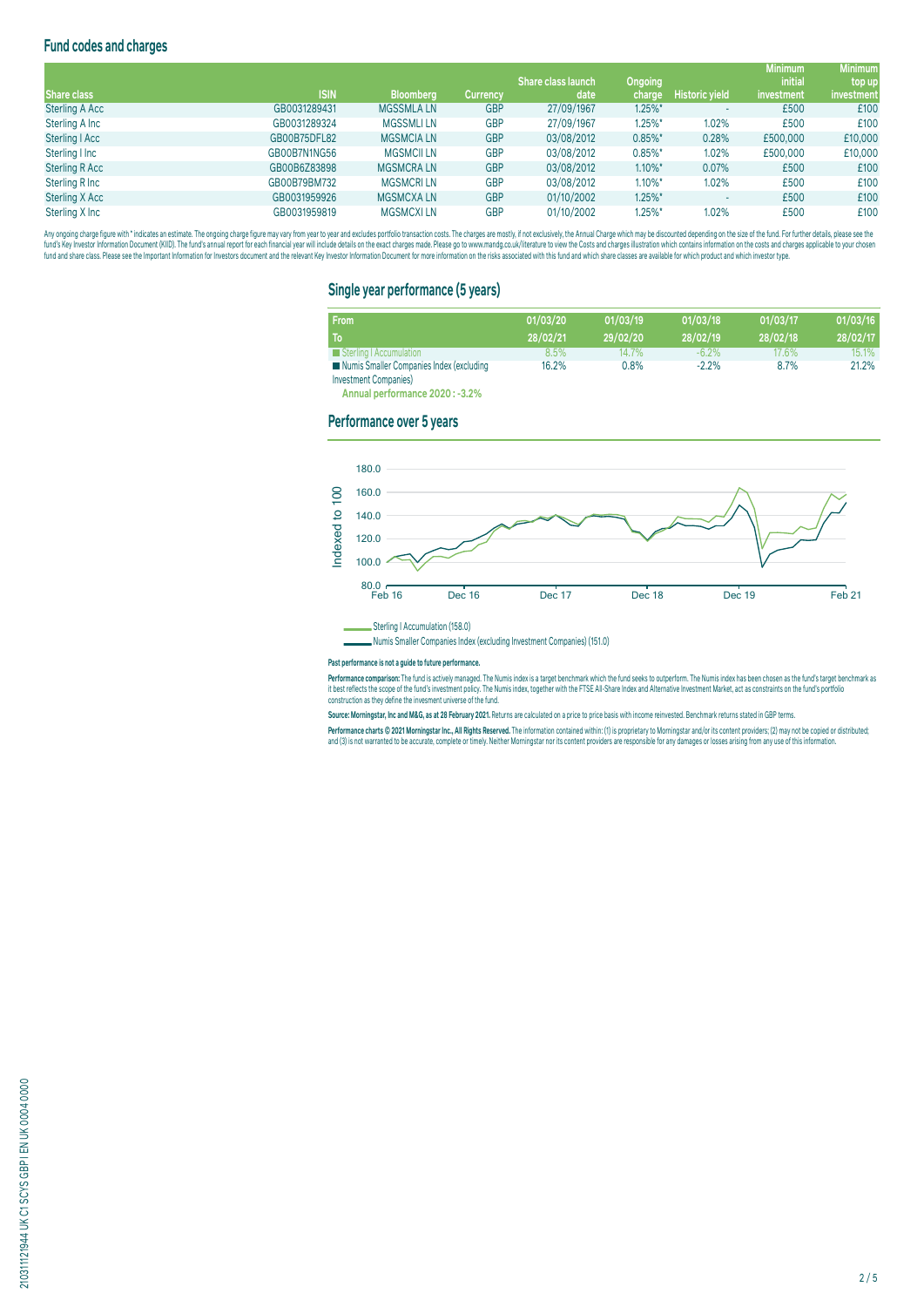## **ESG Integrated funds**



Funds that integrate financially material ESG data into the risk management and decision-making process, as well as our company-wide exclusions (cluster munitions and antipersonnel mines). Some strategies may have some additional ESG exclusions.

# **Approach to responsible investment**

|                                              | Yes | <b>No</b> | N/A |
|----------------------------------------------|-----|-----------|-----|
| <b>ESG integration</b>                       |     |           |     |
| <b>Additional ESG specifications</b>         |     |           |     |
| <b>Exclusions</b>                            |     |           |     |
| Cluster munitions & anti personnel landmines |     |           |     |
| Other exclusions or restrictions             |     |           |     |
| <b>Voting</b>                                |     |           |     |
| Engagement                                   |     |           |     |

Please see glossary for further explanation of these terms.

# **ESG Standard Glossary**

## **Additional ESG specifications:** In the context of M&G, these are funds managed with an explicit ESG objective, outcome or in accordance with specific ESG criteria, and will have a number of minimum exclusions in place.

**Engagement:** Interaction with company management on various financial and non-financial, including ESG, issues. Engagement allows investors to better understand how a company is undertaking its operations and how it is interacting with its stakeholders, as well as advising on and influencing company behaviour and disclosures where appropriate.

**ESG integration:** Describes the explicit and systematic inclusion of Environmental, Social and Governance factors in investment analysis and investment decisions. It underpins a responsible investment approach, and allows investors to

better manage risk and generate sustainable, long-term returns.

**Exclusions:** The exclusion or restriction of investments based on the sector in which they operate, the products or services they provide or for other specific criteria, i.e. they are deemed to be in breach of the United Nations Global Compact principles on human rights, labour the environment and anti-corruption.

**Voting:** As the partial owners of a company, shareholders have the right to vote on resolutions put forward at a company's annual general meeting. These resolutions include the re-election of directors, executive remuneration and business strategy, among others, and may include resolutions put forward by shareholders.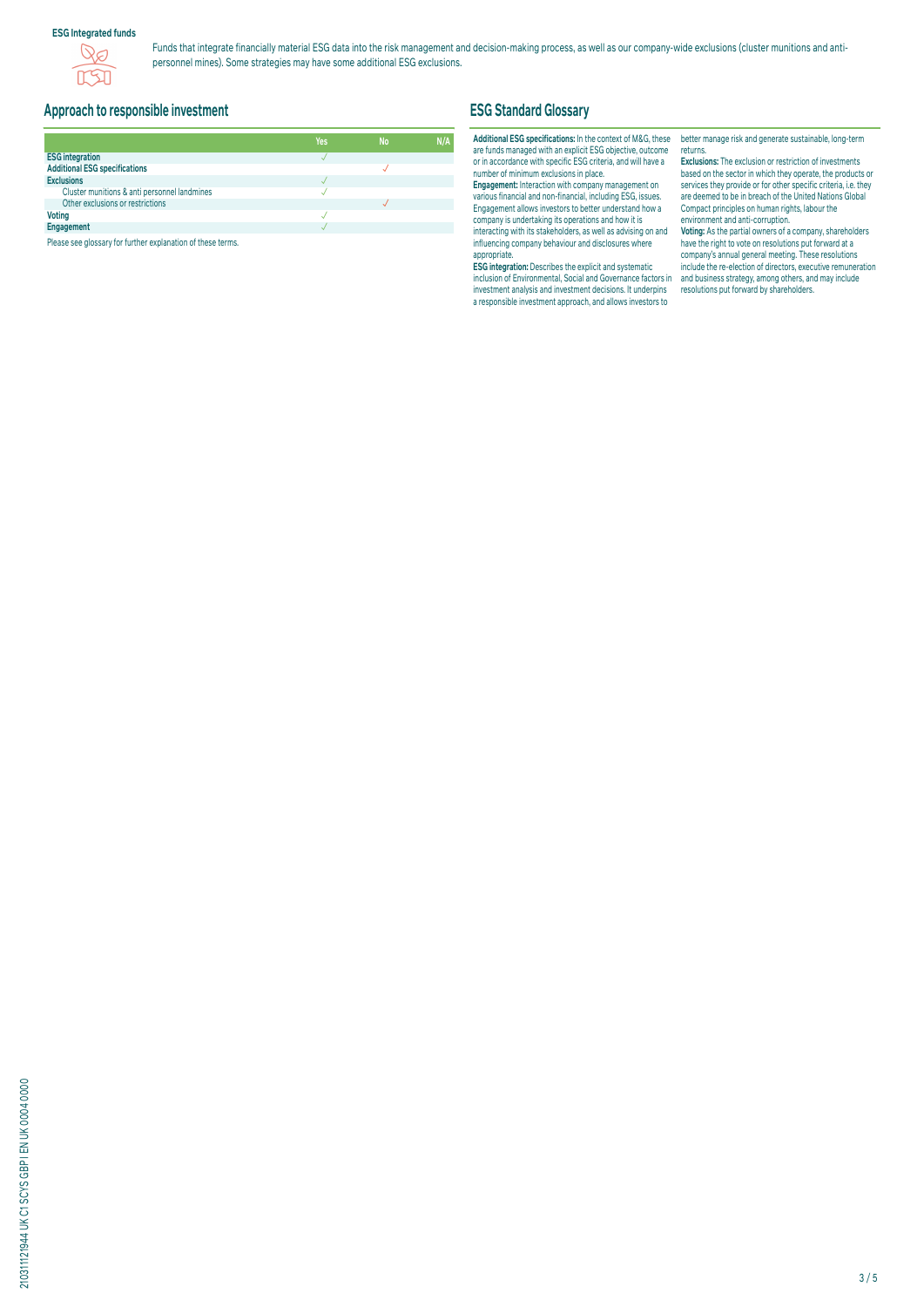The M&G Smaller Companies Fund is a sub-fund of M&G Investment Funds (3).

The Morningstar Overall Rating based on the fund's Sterling Class I shares. Copyright © 2021 Morningstar UK Limited. All Rights Reserved. Ratings should not be taken as recommendation.

This financial promotion is issued by M&G Securities Limited which is authorised and regulated by the Financial Conduct Authority in the UK and provides ISAS and other investment products. The company's registered office i